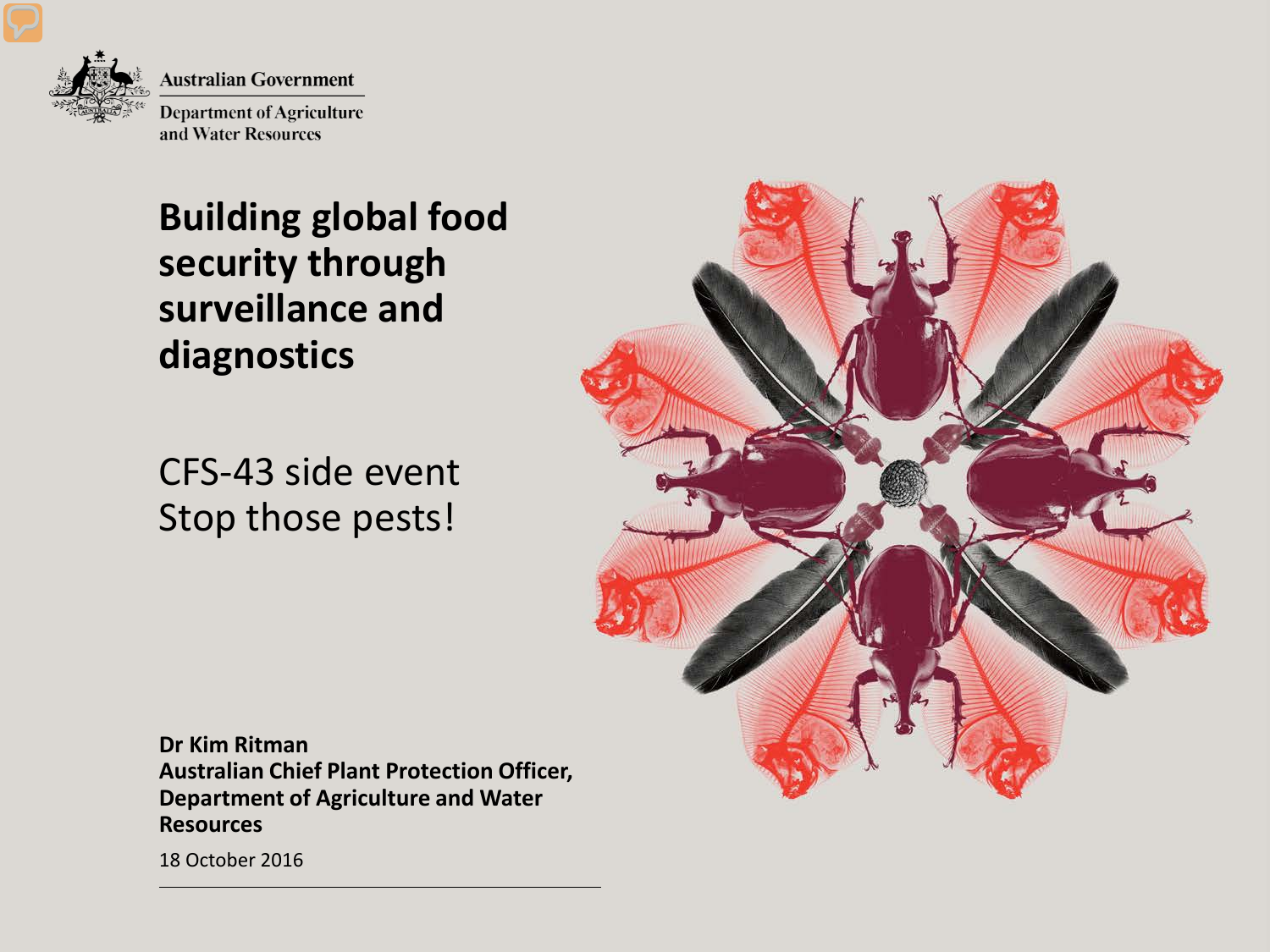### IPPC contribution to food security: plant health

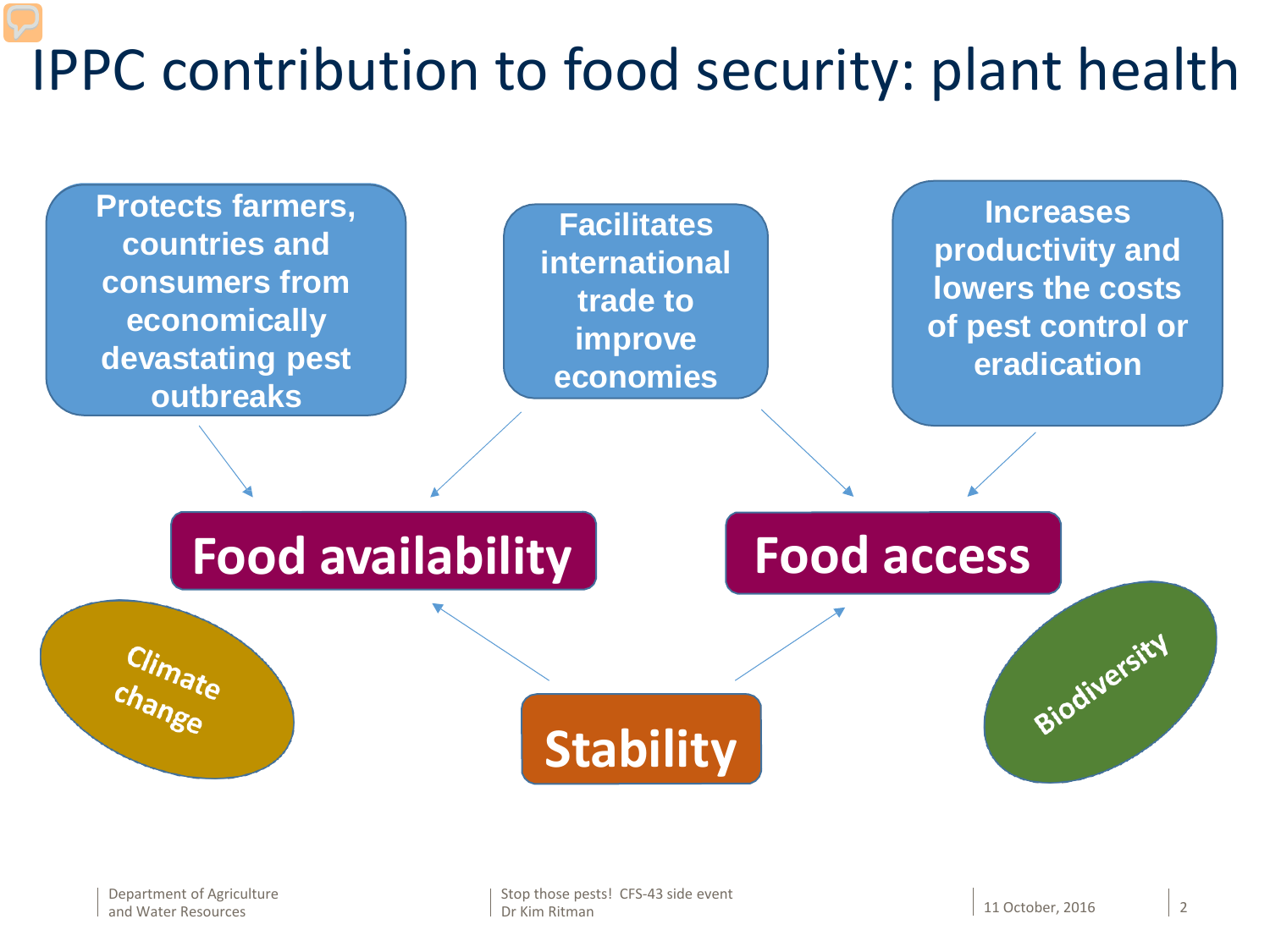#### Why: increase in international trade

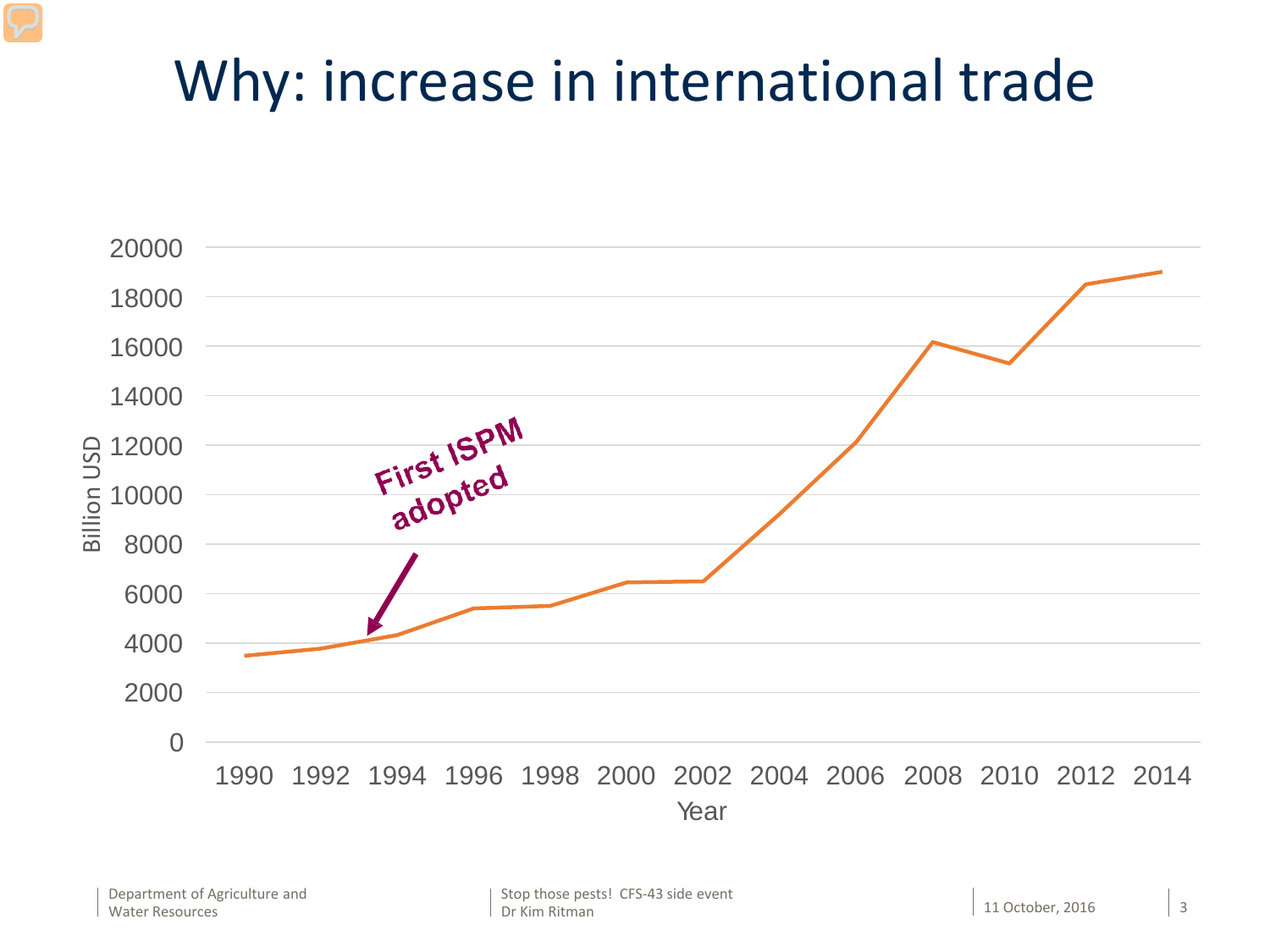#### Australian context

 $\triangleright$  Growing passenger and trade volumes into Australia





In the last 12 months, plants imported include:-

- $\geq 100+$  million ornamental bulbs (in 1988, ~250,000 bulbs)
- $\geq$  2+ million tissue culture plantlets (in 1999, < 12,000)
- 25,000+ low/medium risk ornamental plants
- 2,500 high risk cultivars & seed lines
- $\triangleright$  Volumes significantly increasing

Department of Agriculture and Water Resources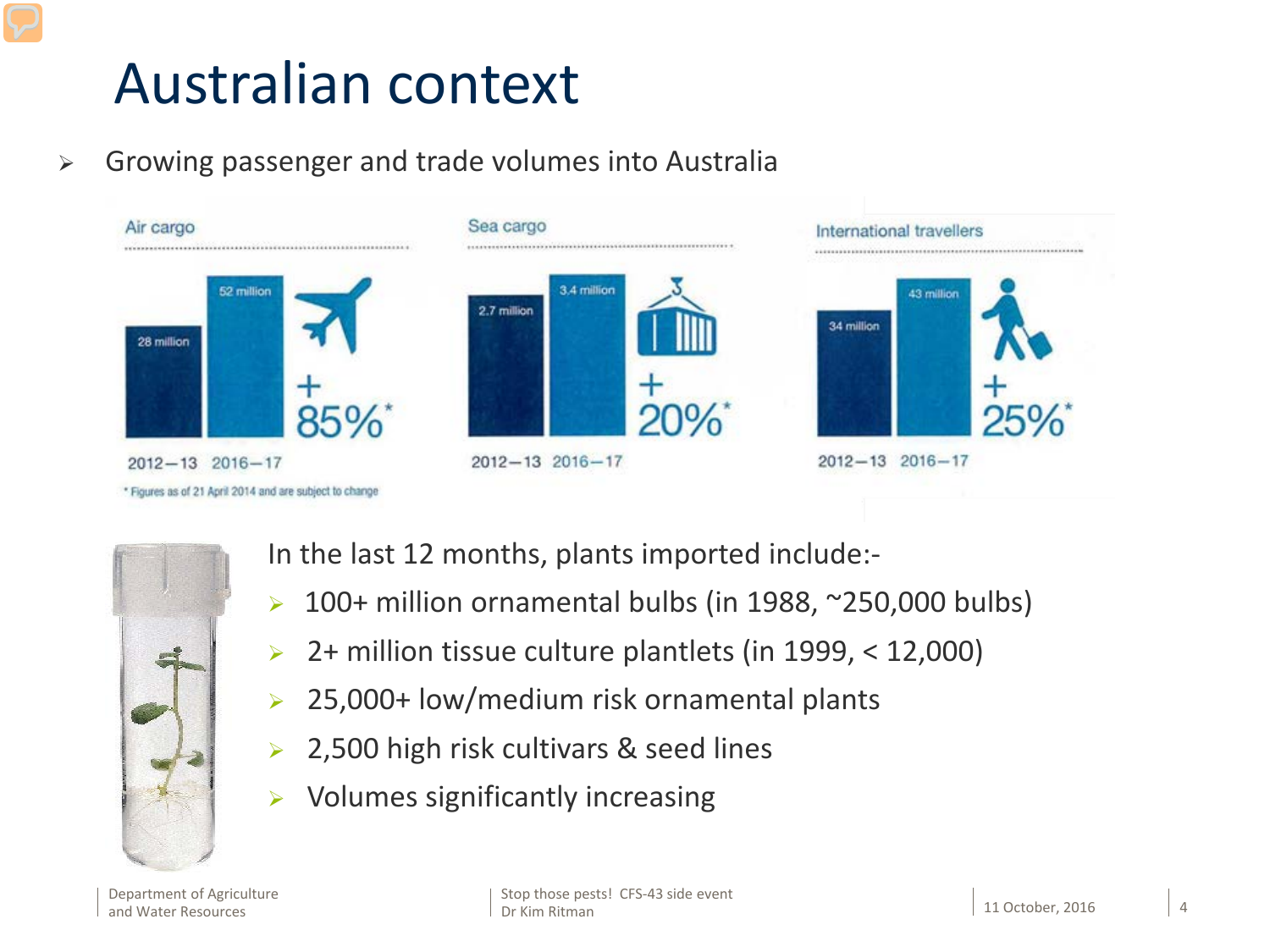### How: surveillance underpins food security



Stop those pests! CFS-43 side event Dr Kim Ritman 11 October, 2016 5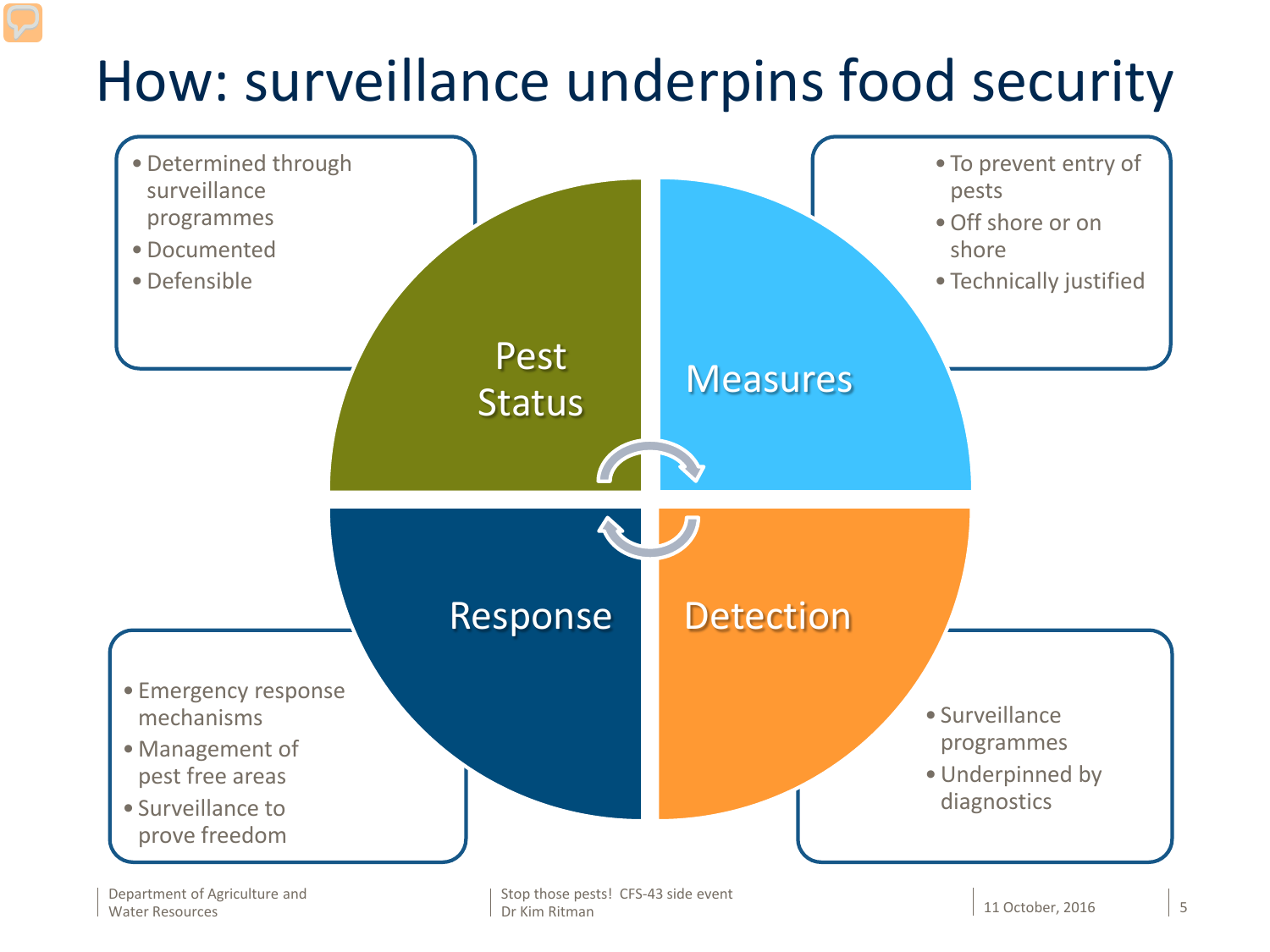## Economic impact of pests

Once pest species become established over large areas, they are often impossible to eradicate. Productivity drops and costs increase to manage the pest……

- Late blight fungus, Ireland
- Coffee leaf rust, Sri Lanka and Brazil
- Wheat stem rust, Kenya
- Banana Xanthomonas Wilt, Uganda
- Painted Apple Moth, New Zealand



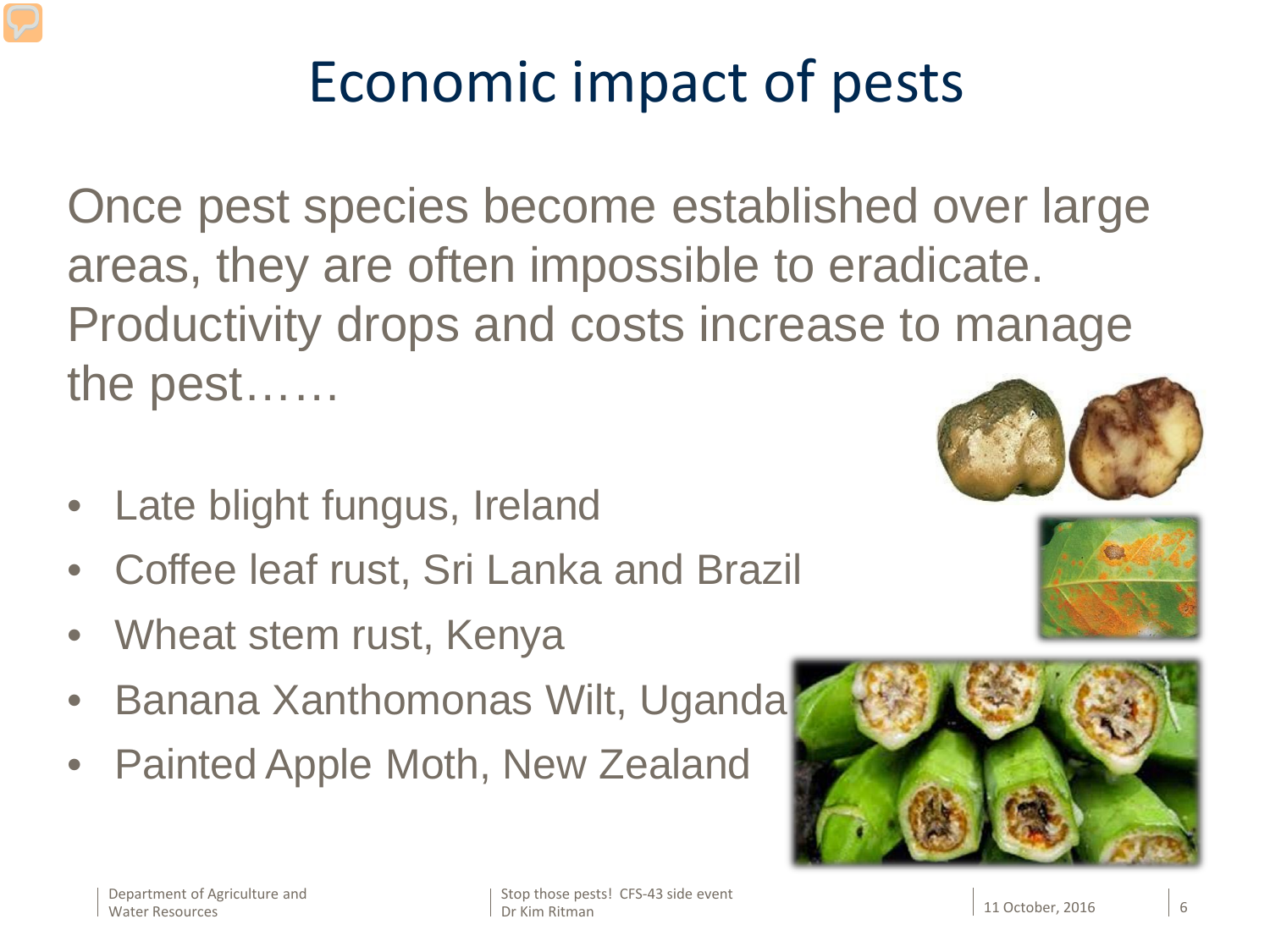### Early detection and rapid response

#### **GENERALISED INVASION CURVE SHOWING ACTIONS APPROPRIATE TO EACH STAGE**

Version 1.0: 30 APR 2009



| :100       | $\sim$ 4.00 | $1:5-10$    |                               |
|------------|-------------|-------------|-------------------------------|
| Prevention | Eradication | Containment | <b>Asset Based Protection</b> |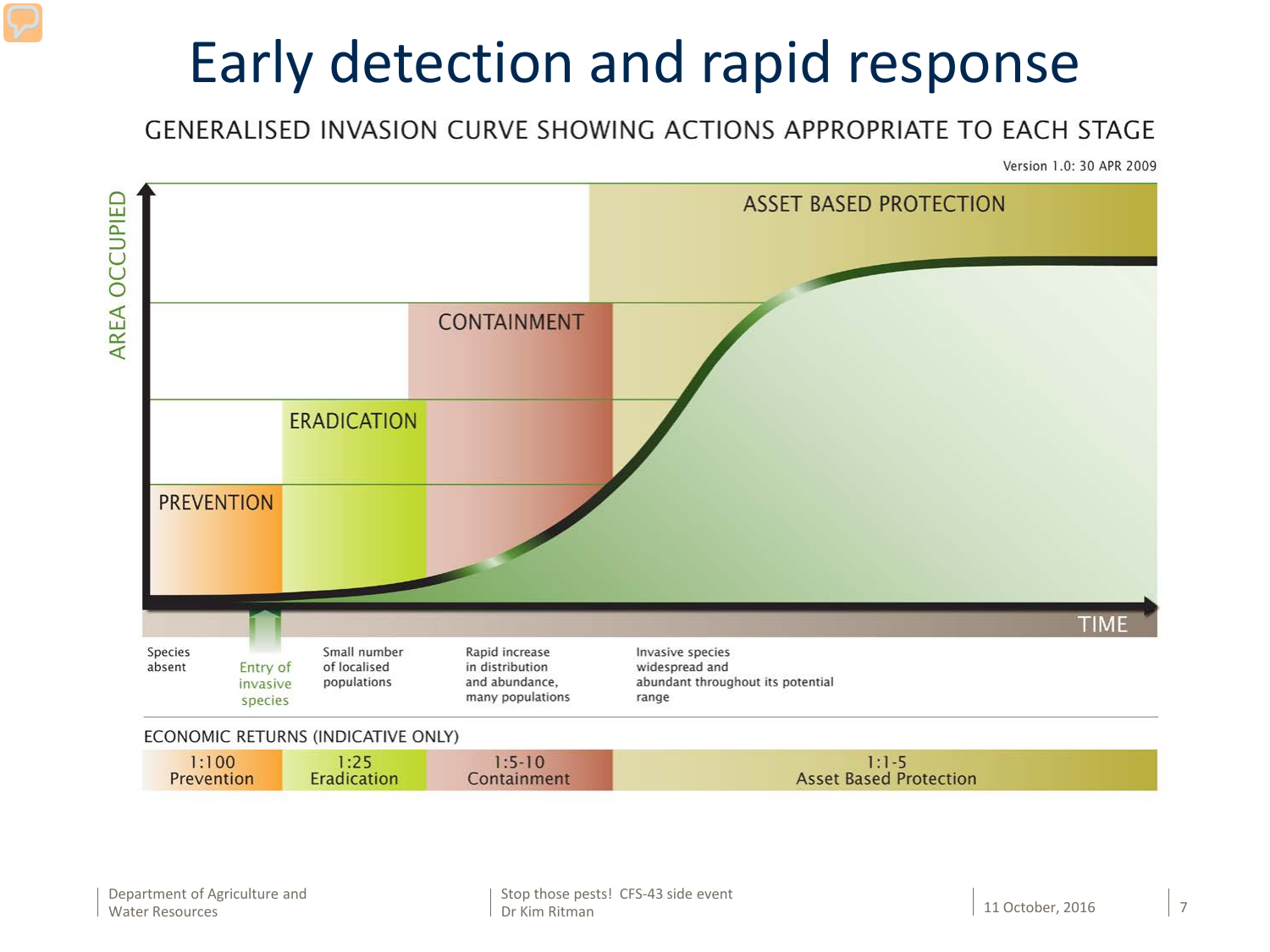### Case study: protection of a vulnerable crop

- Banana freckle found on Cavendish bananas in 2013 in Australia
- Cavendish bananas are Australia's most widely-grown cultivar
- Benefit Cost Analysis each \$1 spent on eradication will save \$23 on ongoing management



ISPMs are informing surveillance and proof of freedom requirements and helping to maintain banana availability and access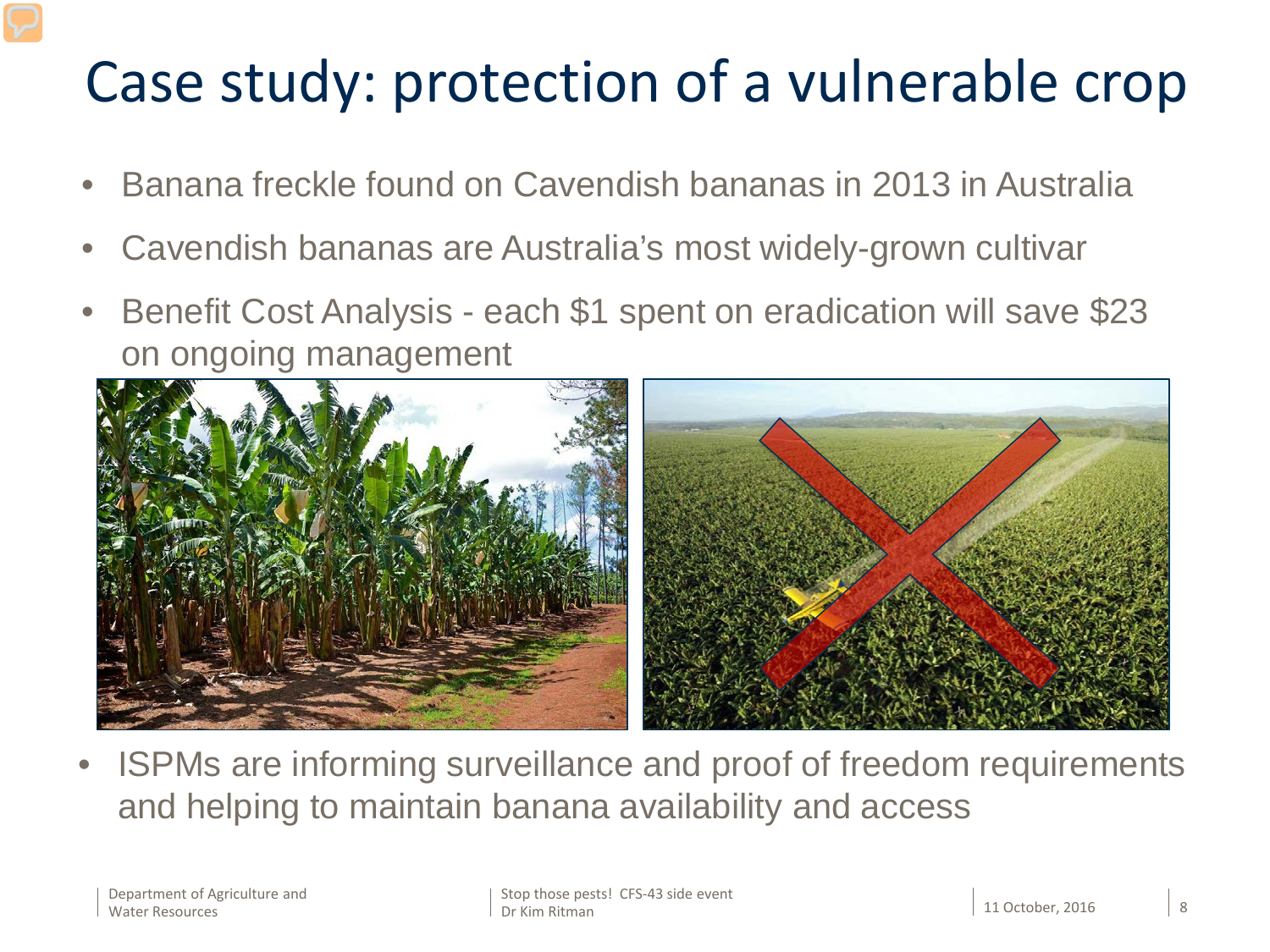#### Case study: maintaining export markets

- Australian wheat exports are valued at over \$5 billion AUS
- Many countries accept Australia's pest free status for the major grain pests, Karnal bunt & Khapra beetle





- A number of industry and jurisdictional surveillance programmes are in place to inform Australia's freedom status for these pests
- Response arrangements are available to eradicate if detected
- Australian wheat supply is secure

Department of Agriculture and Water Resources

Stop those pests! CFS-43 side event Dr Kim Ritman 11 October, 2016 9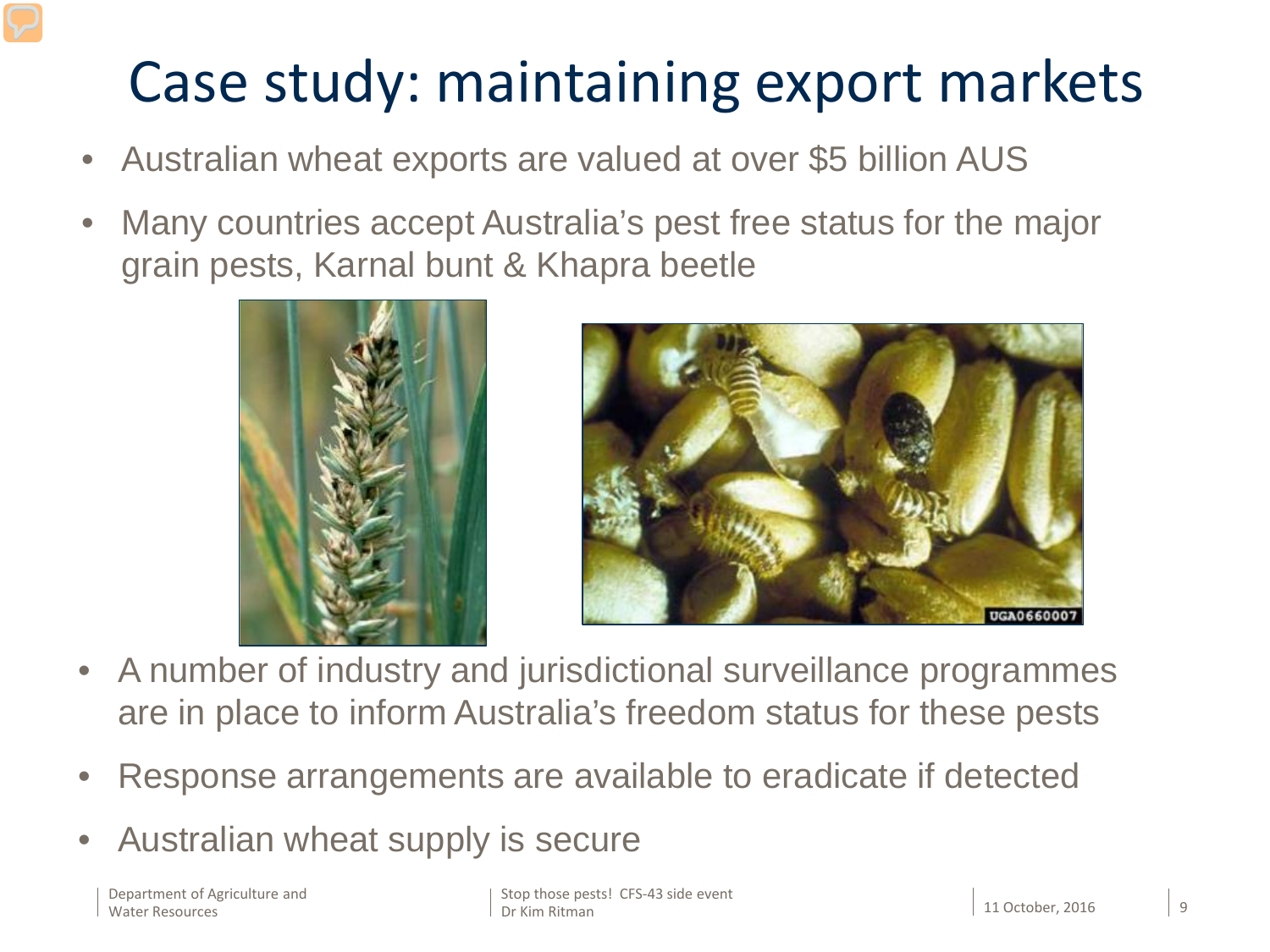# Case study: wood packaging

- Australia was a lead country in the development of ISPM 15
- ISPM 15 has assisted with reducing the global movement of damaging forest pests





Implementation assists with global access to food by ensuring that wood packaging doesn't hold up food consignments